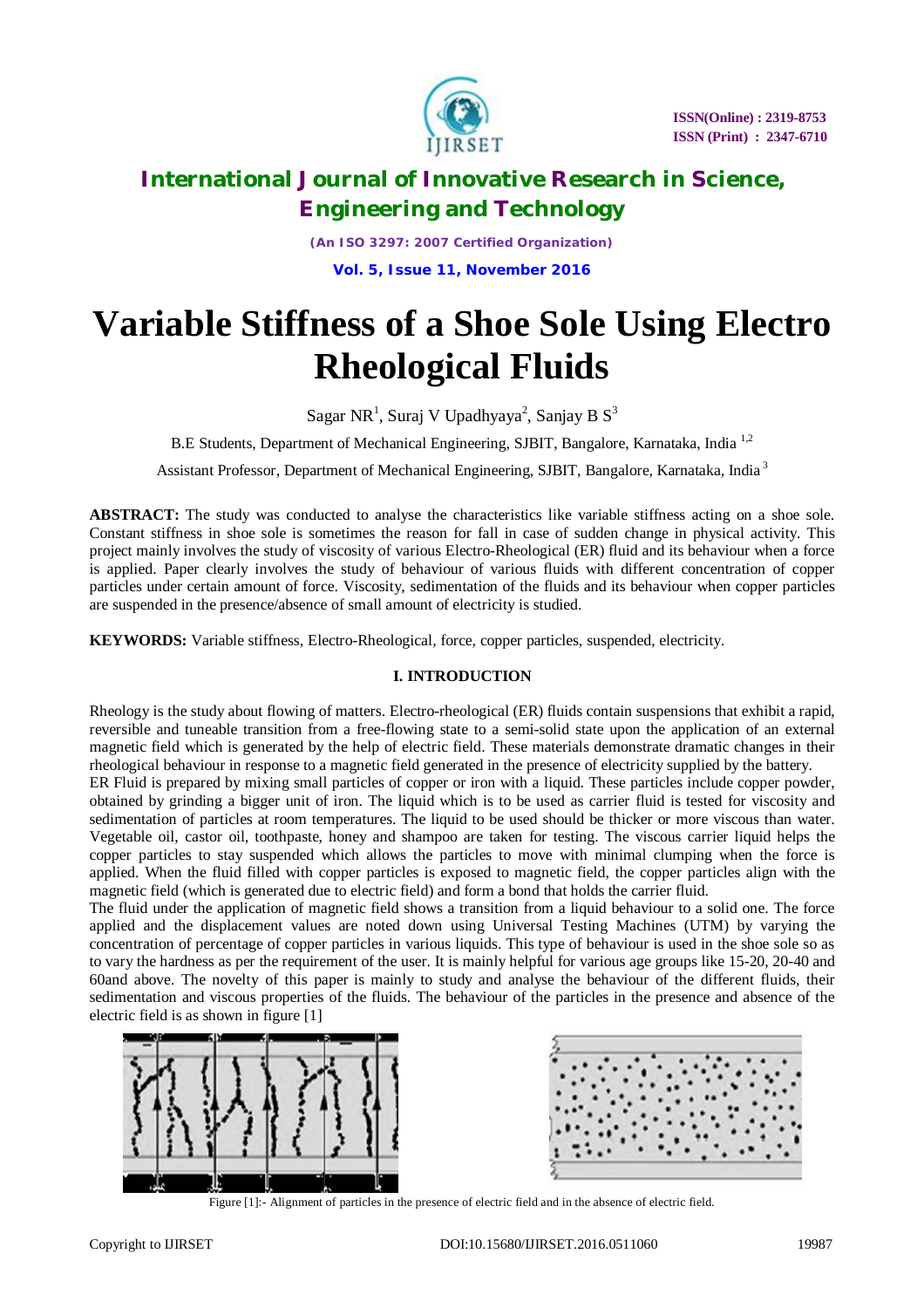

*(An ISO 3297: 2007 Certified Organization)*

### **Vol. 5, Issue 11, November 2016**

The above figure [1] shows the alignment of the copper particles in fluid mixture with the presence and absence of electric field. The particles align themselves in a straight line as and this helps in varying the stiffness.

### **II.MATERIALS AND METHOD**

Various types of tests were carried out in order to analyse the behaviour of copper particles in fluid under the presence/absence of electricity.

- Sedimentation test
- Viscosity test
- Compression test

And based on these, stress-strain curves were obtained. The results were obtained based on the above tests. Various materials like shampoo, castor oil, tooth paste, vegetable oil and honey were the fluids used.

#### *A.VISCOSITY TEST*

Viscosity is defined as the force of friction which one part of the liquid offers to another part of the liquid. The viscosity of given fluid is measured with respect to water whose viscosity is known very accurately at different temperatures. The experiment was carried out for different fluids at room temperature. Viscometer, rubber tube with cock, bottle, stand, beaker, various fluids, and distilled water were used to carry out the experiment.

The laboratory temperature was noted down; the bottle was washed with distilled water and dried to remove the moisture. Weight of empty bottle was measured first, it was then filled with water and weighed again.Later, the bottle was filled with different fluids and weighed. Using these data the densities were calculated. The viscometer was cleaned and rinsed properly with distilled water fixed vertically on the stand and filled with specific amount of mixture. Times of flows for different fluid were recorded. The same procedure was carried out for the mixture of fluid and copper particles. The viscosity of each fluid was calculated and hence tabulated as shown in table [1]. Laboratory temperature: 28̊ C

| SL NO. | <b>FLUID</b>       | VISCOSITY IN CENTIPOISE |
|--------|--------------------|-------------------------|
|        | VEGETABLE OIL      | 72.35                   |
|        | <b>SHAMPOO</b>     | 2.45                    |
|        | <b>TOOTH PASTE</b> | 65.83                   |
|        | CASTOR OIL         | 1.34                    |
|        | <b>HONEY</b>       | 1.73                    |

Table [1]:-Viscosity table for different fluids

### *B.SEDIMENTATION TEST*

Sedimentation is defined as the tendency for small particles suspended to settle out of the fluid in which they are mixed and come to rest. It mainly occurs due to the motion of the particles through the fluid in response to the forces acting on it. These forces may be of many types, like gravitational force, electromagnetic force. The motion of the suspended particles is blocked by a hard boundary which results in an accumulation of particles at the boundary which is called sediment. The concentration of these particles at the boundary is opposed by the diffusion of the particles. It uses gravitational forces to separate particulate material from fluid streams. In sedimentation, particles are falling from rest under the force of gravity

In this experimental analysis various fluids were taken, they were weighed and copper particles were added to it at different proportions.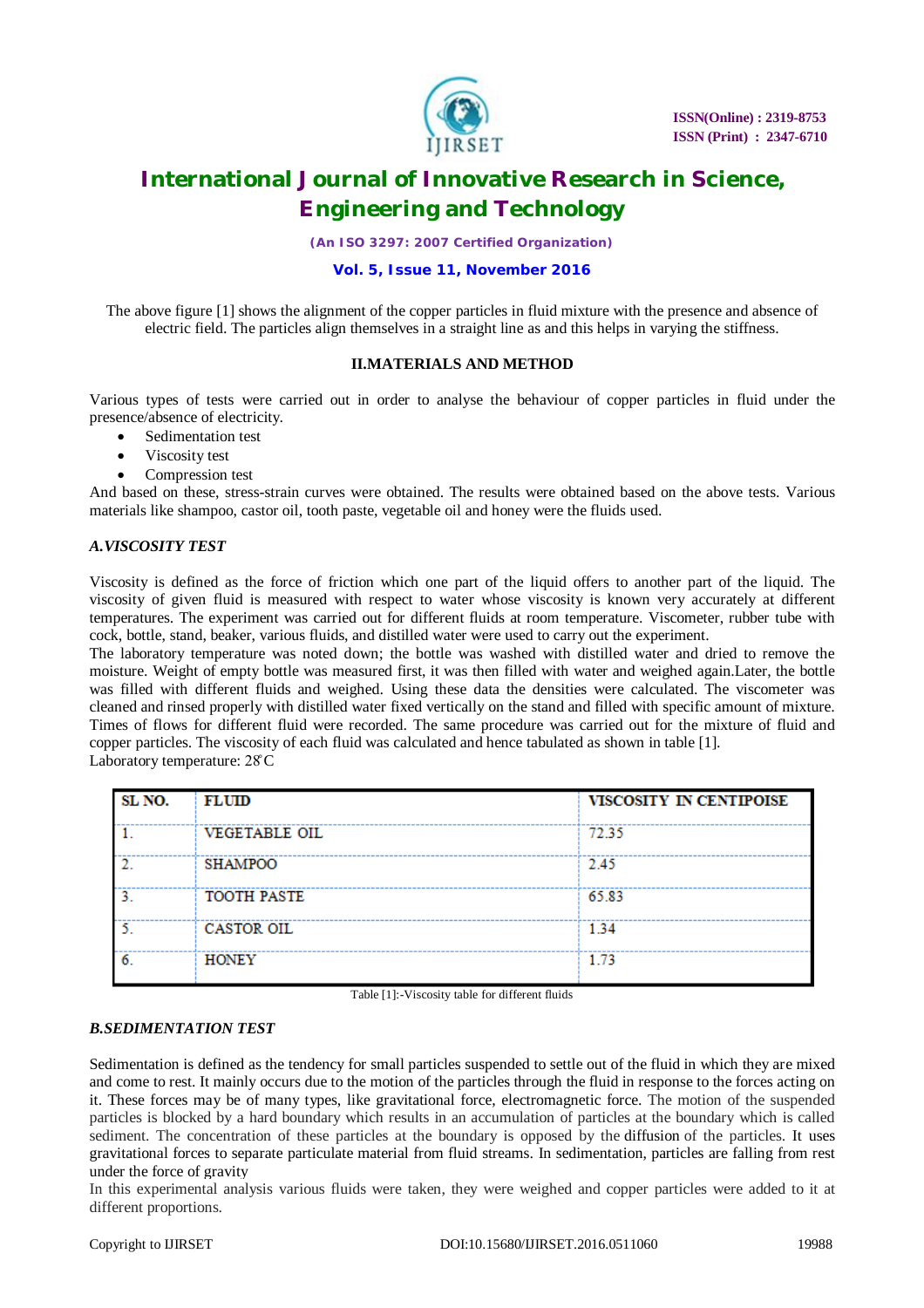

*(An ISO 3297: 2007 Certified Organization)*

#### **Vol. 5, Issue 11, November 2016**

40 grams of each solution was weighed in a cup. To these fluids 25%, 50%, 75% by weight, copper particles were added .For every 40 grams of fluid 10 grams, 20 grams and 30 grams of copper particles were added gradually and checked for sedimentation. The fluid was taken in a test tube, copper particles were added and the test tube was placed to observe in a holder for an hour. Then the test tube is observed in presence of sunlight for the presence of sediments. The following materials were tested for sedimentation test: Castor oil, vegetable oil, tooth paste, honey, and shampoo.

After obtaining the sedimentation test results, some fluids were found to have sediments formed after two hours. Hence these fluids were not considered for the stress strain tests. Very less sediment were formed in shampoo, tooth paste, castor oil and honey. Now these fluids were considered for further stress strain tests in laboratories.

The experiment was carried out under room temperature conditions. The sedimentation results are tabulated as shown below in table [2]:

Laboratory temperature: 28̊ C

| SLNO. | <b>FLUID</b>         | 25% | 50%        | 75%        | Remarks                 |
|-------|----------------------|-----|------------|------------|-------------------------|
|       | <b>VEGETABLE OIL</b> | YES | <b>YES</b> | <b>YES</b> | Sedimentation occurred. |
|       | <b>SHAMPOO</b>       | NO  | NO         | YES        | Low sedimentation       |
|       | <b>TOOTH PASTE</b>   | NO  | NO         | YES        | Low sedimentation.      |
|       | CASTOR OIL           | NO  | NO         | YES        | Low sedimentation       |
|       | <b>HONEY</b>         | NO  | NO         | YES        | Low sedimentation.      |

Table [2]:-Sedimentation test for various percentage of copper powder in fluids

The above table [2] gives us the results of sedimentation test conducted. Yes, indicates that sediment is formed and No indicates that there was no sediment formed.

### **III.SHOE SOLE CONFIGURATION**

After the sedimentation test the fluids were shortlisted for further experiments. The shoe sole was designed in such a way that it was capable of responding to various physical activities and provide the at most comfort for the individual. Moreover, feet of different individual vary in size, walking styles are different, and pressure points vary a lot from one individual to another. This is mainly designed such that it is adjustable for different individuals as per their requirement. The shoe is designed such that the stiffness of the sole varies based on the force applied. The sole is divided into three sections namely; lags, outer sole and mid sole. Lags are usually made up of E-SBR (Emulsion Styrene Butadiene Rubber); they are highly elastic, less wearable rubber. Outer sole, these are mainly made up of rubber or PVC, they are usually less elastic and play an important role on stiffness of the shoe sole. The thickness of this part of sole decides the type of shoe. It also differentiating different shoes like Sports shoe, formal shoe.Mid sole is a thin portion of rubber in the middle of the sole and does not involve much surface contact with the ground compared to other parts of the sole. The shoe sole considered was of 312mm in length a 52mm thick sole on which a cross section of 26mmX31mm was cut out as shown in the figure [3].



Figure [2]:-Side view of the shoe sole used for carrying out the experiment.

The sole dimensions used for experiment is as shown in figure [2].The dimensions of the cross section cut out is as shown in figure<sup>[3]</sup>.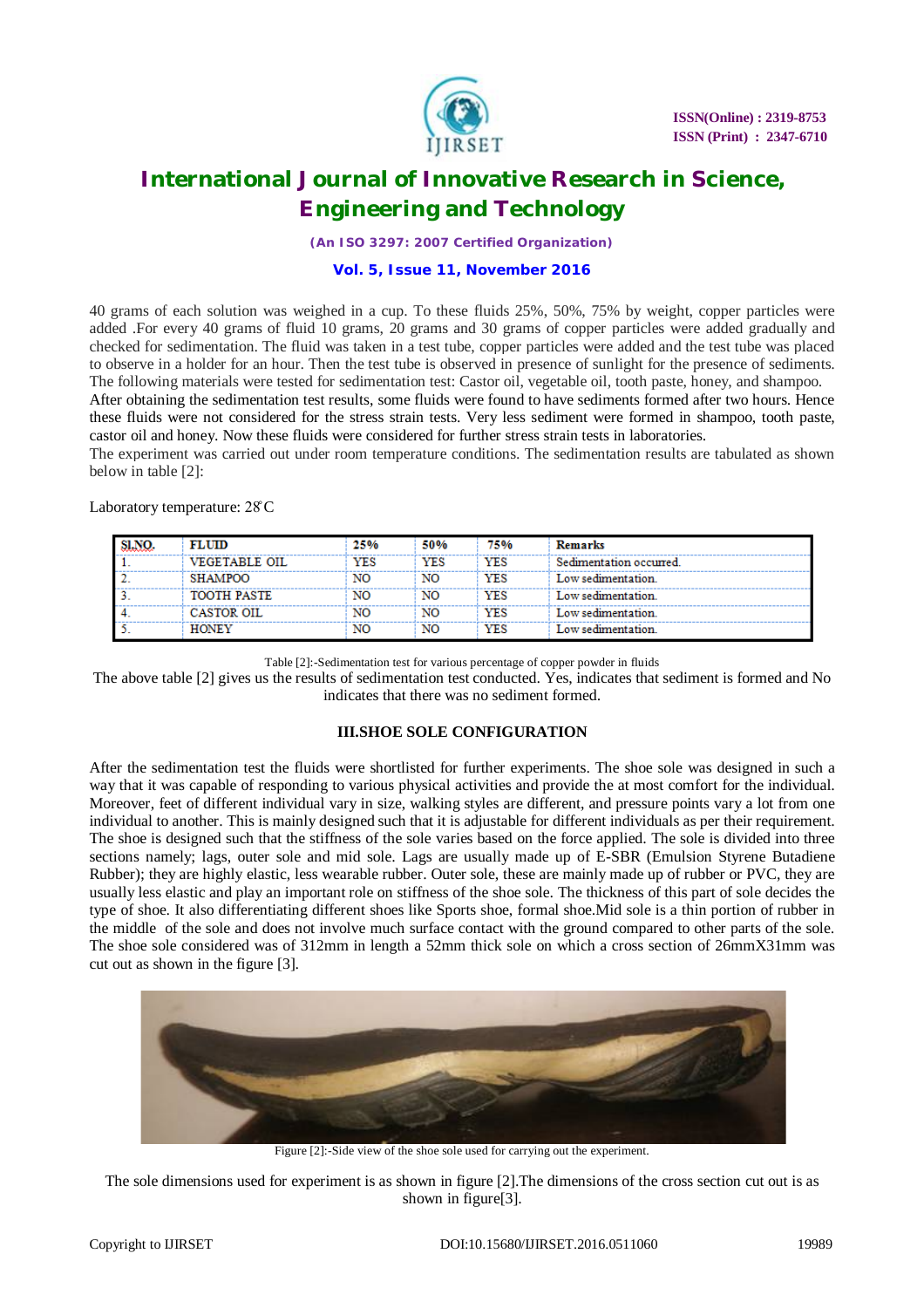

*(An ISO 3297: 2007 Certified Organization)* **Vol. 5, Issue 11, November 2016**



Figure [3]:-Dimensions of the cut out in shoe sole that is used for the analysis.

Electrorehological shoe mainly works on the outer sole. The outer sole was considered for carrying out the analysis. A cross section of 51mmX26mmX31mm (length X width X thickness) is cut out from the shoe sole as shown in the figure [3].A cavity is formed in which the fluid with certain amount of copper powder sandwiched between two copper plates is placed. The sole is first tested for plain sole without the presence of fluid, later the force is applied with the fluid in presence. The stress strain curve for different fluids with different percentage of copper powder is obtained by the help of Universal testing Machine. The same experiment is repeated with presence and absence of electricity (which is generated by piezo crystals ,which is in built on the outer casing walls ,here it is supplied by a battery through copper plates).The stiffness of the sole depends on the electric field supplied to the copper plate. The electric field by plates and piezos is directly proportional to the impact force or vibration generated by the person. In this case the force was applied by the UTM. The electric field was applied using a battery of 9V and 100mAh.The copper powder used is of less than 45µm and is made up of 98%copper. Various graphs of load versus displacement were obtained as shown in figure [5], [6], [7], [8], and [9].



Figure [4]:- Shoe sole under compression in UTM

The sole to be tested is placed with the fluid mixture and copper plate under the Universal Testing Machine which is shown in figure [4].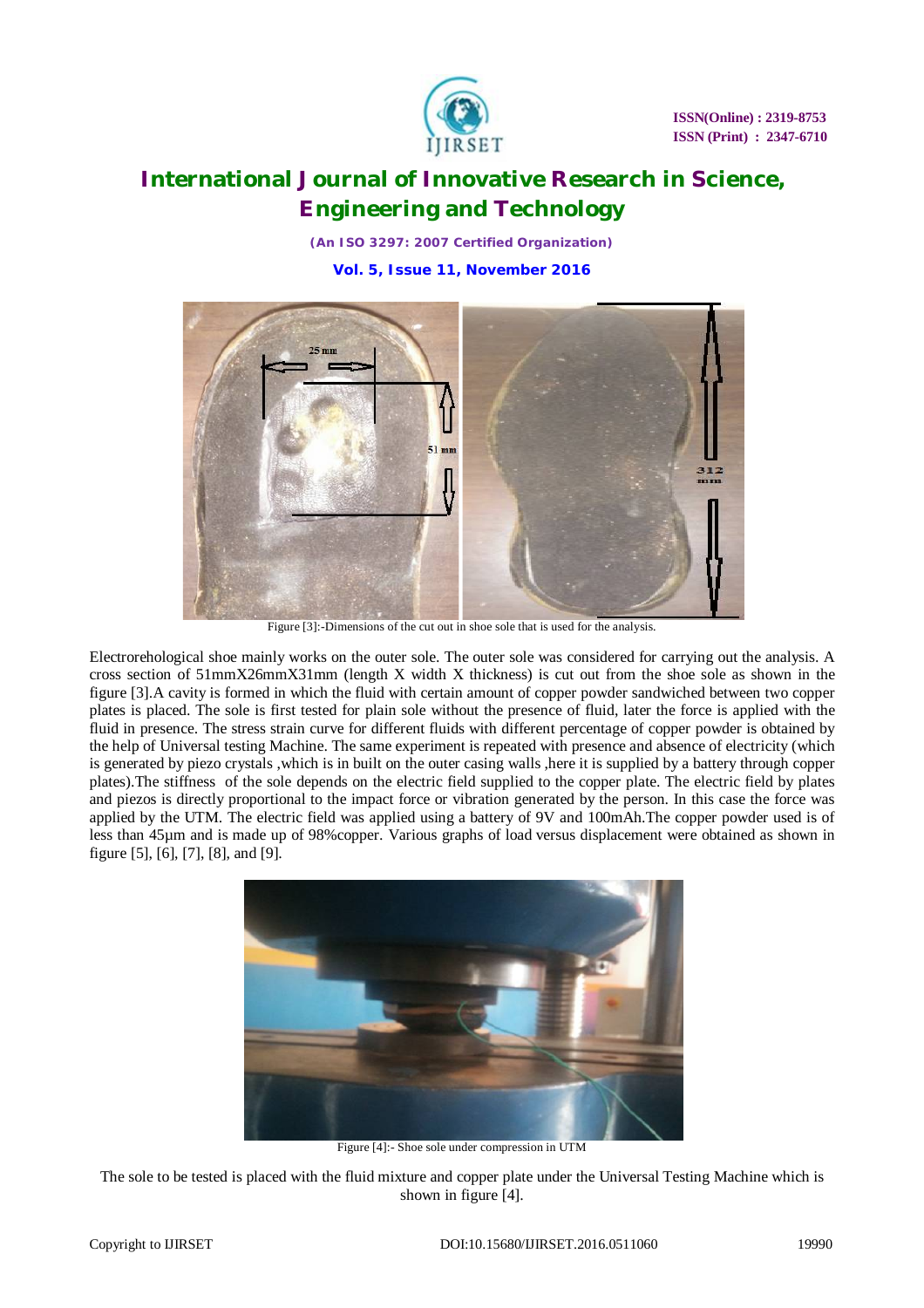

*(An ISO 3297: 2007 Certified Organization)*

**Vol. 5, Issue 11, November 2016**

### **IV. RESULTS**

The experiment was carried out on the fluid-copper powder mixture in the presence of electric field and also in the absence of the same.The stress strain curves for different fluids were obtained as shown.From the graphs obtained it is evident that the mixture of copper powder and electro rehological fluids vary in stiffness under different electric field.We can clearly see that the stress strain curve increases rapidly in the presence of electric field as in most of the cases except for shampoo,this shows that the material becomes more stiffer .More the electric field more will be the stiffnes.The magnitude of electric field generated is in turn varied by the force applied on the sole. This clearly tells us that the stiffness can be varied by varying the force, which in turn changes the electric field,thereby, changing the allignment of particles present in the fluid.At first, viscosity test was conducted and the values were tabulated as shown in table [1].The sedimentation test was conducted and was found that toothpaste,shampoo,castor oil and honey didnot give rise to sedimentation as shown in table [2].Further ,these fluids were mixed with copper particles and compression test was carried out.The stress strain curve was obtained for 25%,50% of castor oil,tooth paste,honey and shampoo. With 75% of mixture it was found that the mixture was very stiff and hard in the presence of electric field,which did not serve the purpose.We can say that by controlling the force applied on the sole,the electric field is also controlled which varies the stiffness. Thus it helps different age group of people who apply different forces on sole,the electric field can be genereated by the help of piezo crystals(the ac current generated can be converted to DC by an IC).



Figure [5]: It represents the Stress-Strain curve for normal shoe sole without fluid





Figure [6]:- Stress strain curve for TOOTHPASTE and powder without the presence of electric field and with the presence of electric field.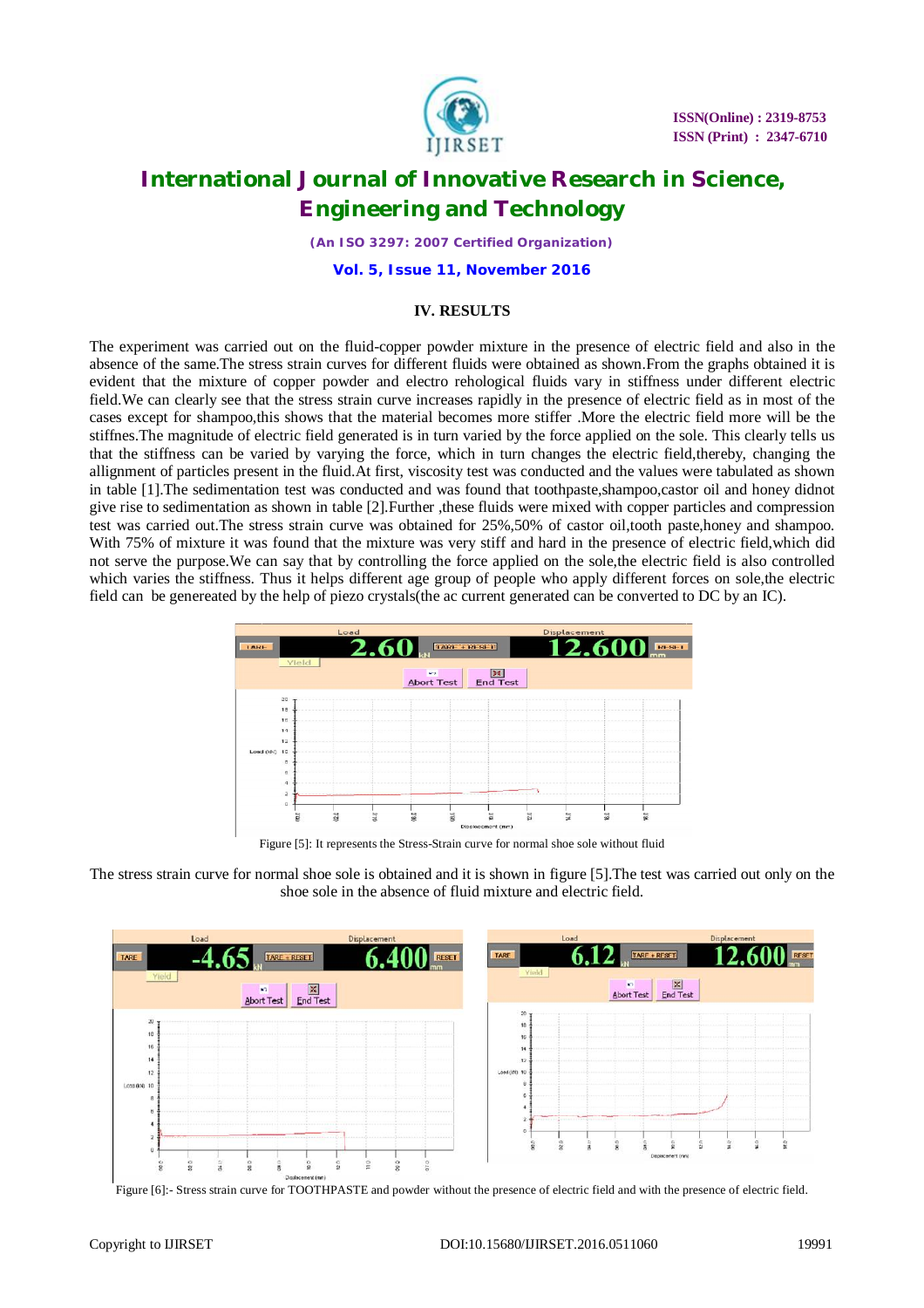

*(An ISO 3297: 2007 Certified Organization)*

### **Vol. 5, Issue 11, November 2016**

The stress strain curve for toothpaste and copper powder mixture is represented by figure [6] in the absence of electric field and presence of electric field. The force exerted is directly proportional to stiffness in the presence of electric field.



Figure [7]:- Stress strain curve for CASTOR OIL and powder with the presence of electric field and without the presence of electric field.

The stress strain curve for castor oil and copper powder mixture is represented by figure [6] in the presence of electric field and absence of electric field. The force exerted is directly proportional to stiffness in the presence of electric field.



Figure [8]:- Stress strain curve for HONEY and powder with the presence of electric field and without the presence of electric field

The stress strain curve for Honey and copper powder mixture is represented by figure [6] in the absence of electric field and presence of electric field. The force exerted is directly proportional to stiffness in the presence of electric field.



Figure [9]:- Stress strain curve for SHAMPOO and powder with the presence of electric field and without the presence of electric field.